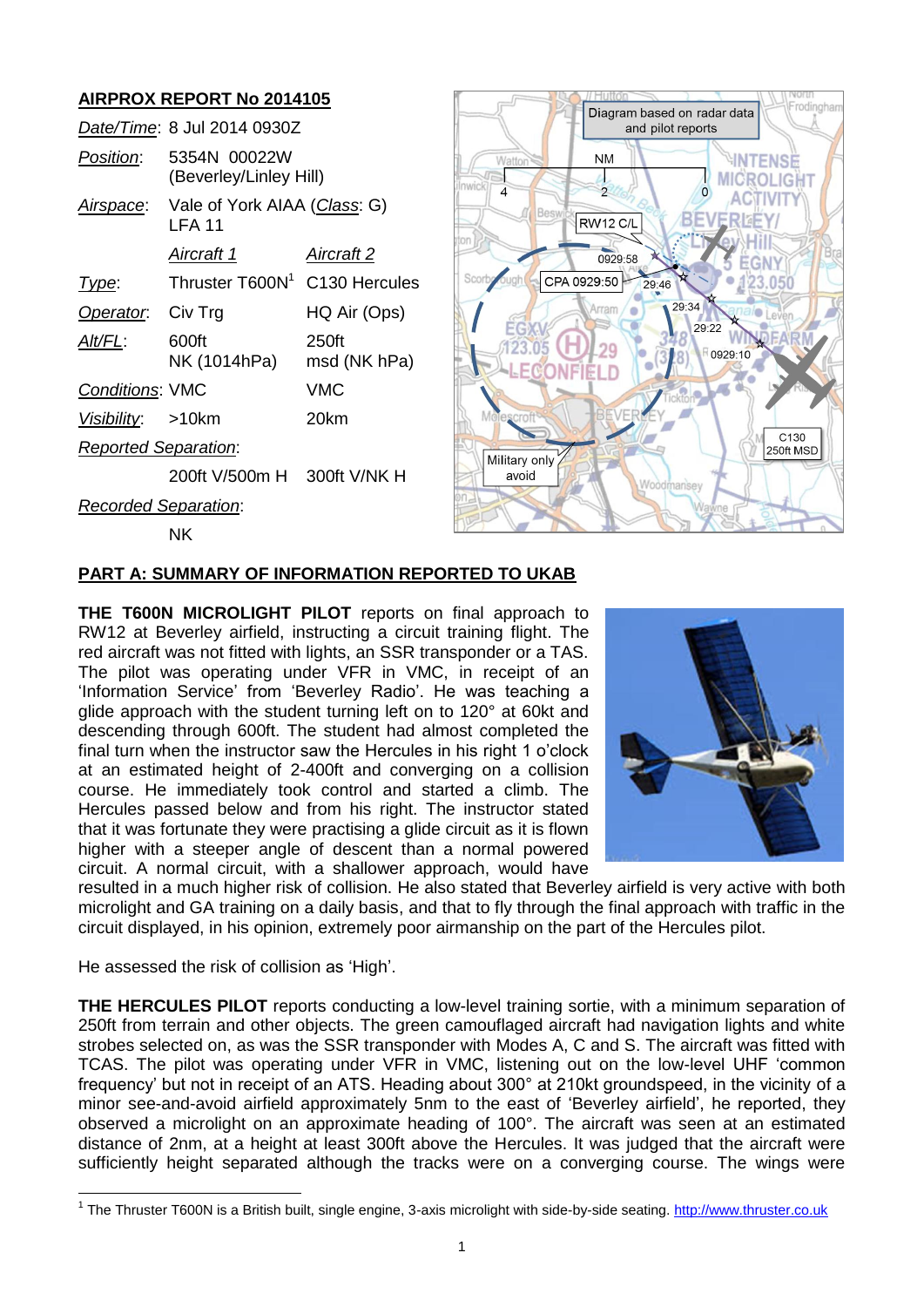rocked to indicate that they were visual with the microlight but no course correction was made to ensure visual contact was maintained until clear. The pilot stated that none of the crew of the aircraft felt threatened by the microlight.

He assessed the risk of collision as 'Low'.

#### **Factual Background**

The weather at Leconfield was recorded as follows:

METAR EGXV 080850Z AUTO 02004KT 5000 HZ SCT008/// SCT015/// BKN100/// 17/15 Q1014 METAR EGXV 080950Z AUTO 03003KT 9999 SCT014/// BKN090/// 18/15 Q1014

The UK Military Low-Flying Chart depicts Beverley airfield as a 'Microlight Site' with an associated 'wind-farm'. The UK CAA VFR Chart depicts Beverley airfield as an 'Aerodrome – Civil, limited or no facilities and where flying training may be taking place', with an annotation highlighting 'Intense Microlight Activity' in the area.



# **Analysis and Investigation**

#### **CAA ATSI**

The Microlight was not shown on the radar recording but, at 0929:34, the C130 was shown 0.6nm southeast of the Beverley's RW12 threshold, indicating FL003 (approximately 300ft on QNH 1014hPa), see Figure 1.



Figure 1: Swanwick MRT at 0929:34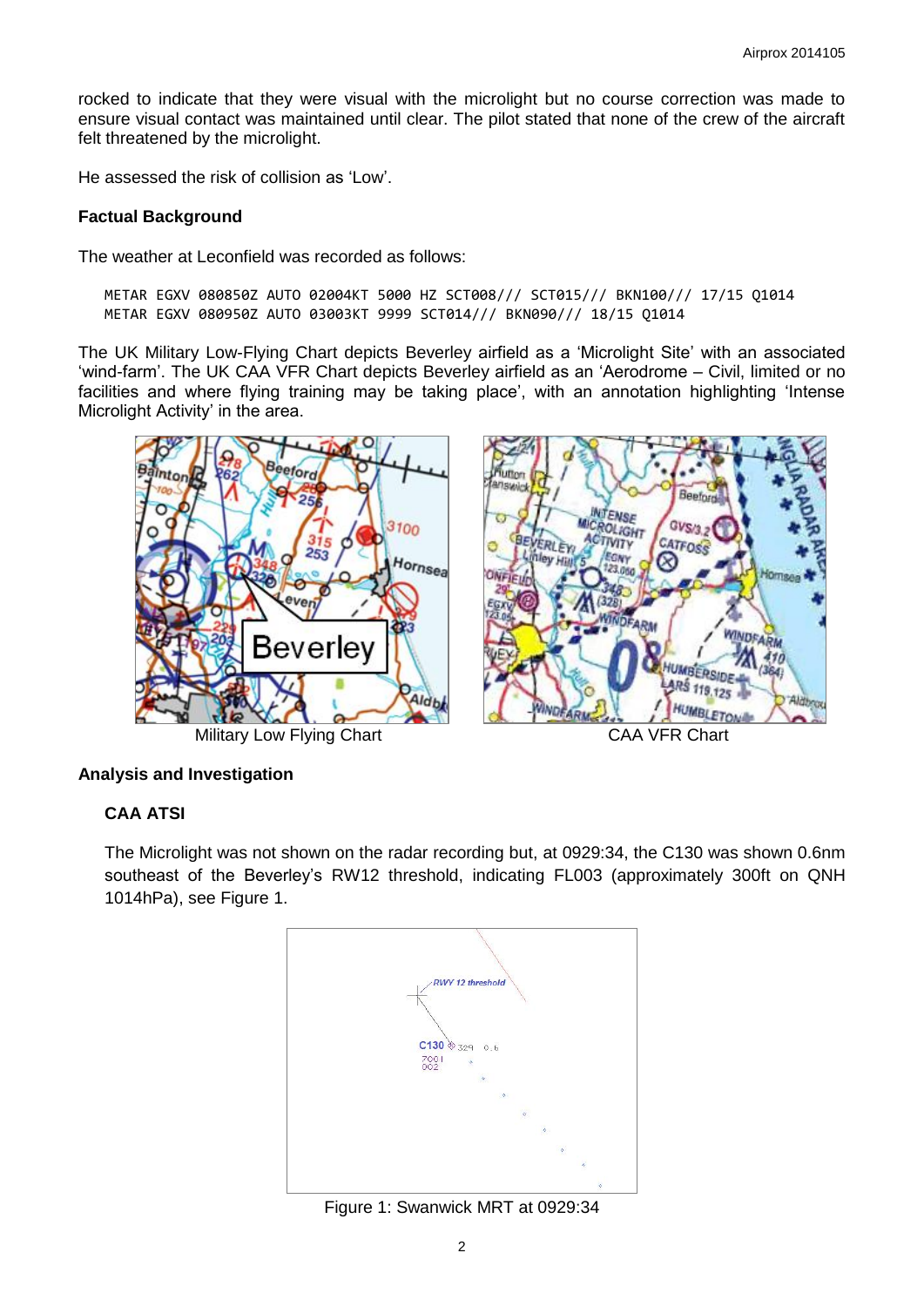The C130 pilot continued on a northwesterly track and passed 0.2nm southwest of the RW12 threshold, indicating FL002 (200ft), see Figure 2.



Figure 2: Swanwick MRT at 0929:42

At 0929:50, the C130 passed 0.1nm southwest of the Microlight pilot's reported position indicating FL003 (300ft), see Figure 3.



Figure 3: Swanwick MRT at 0929:50

The Beverley A/G operator confirmed that the Microlight was on final for RW12 at about 0.5nm from touchdown when the C130 overflew the airfield at between 2-300ft, below the level of the Microlight, and waggled wings.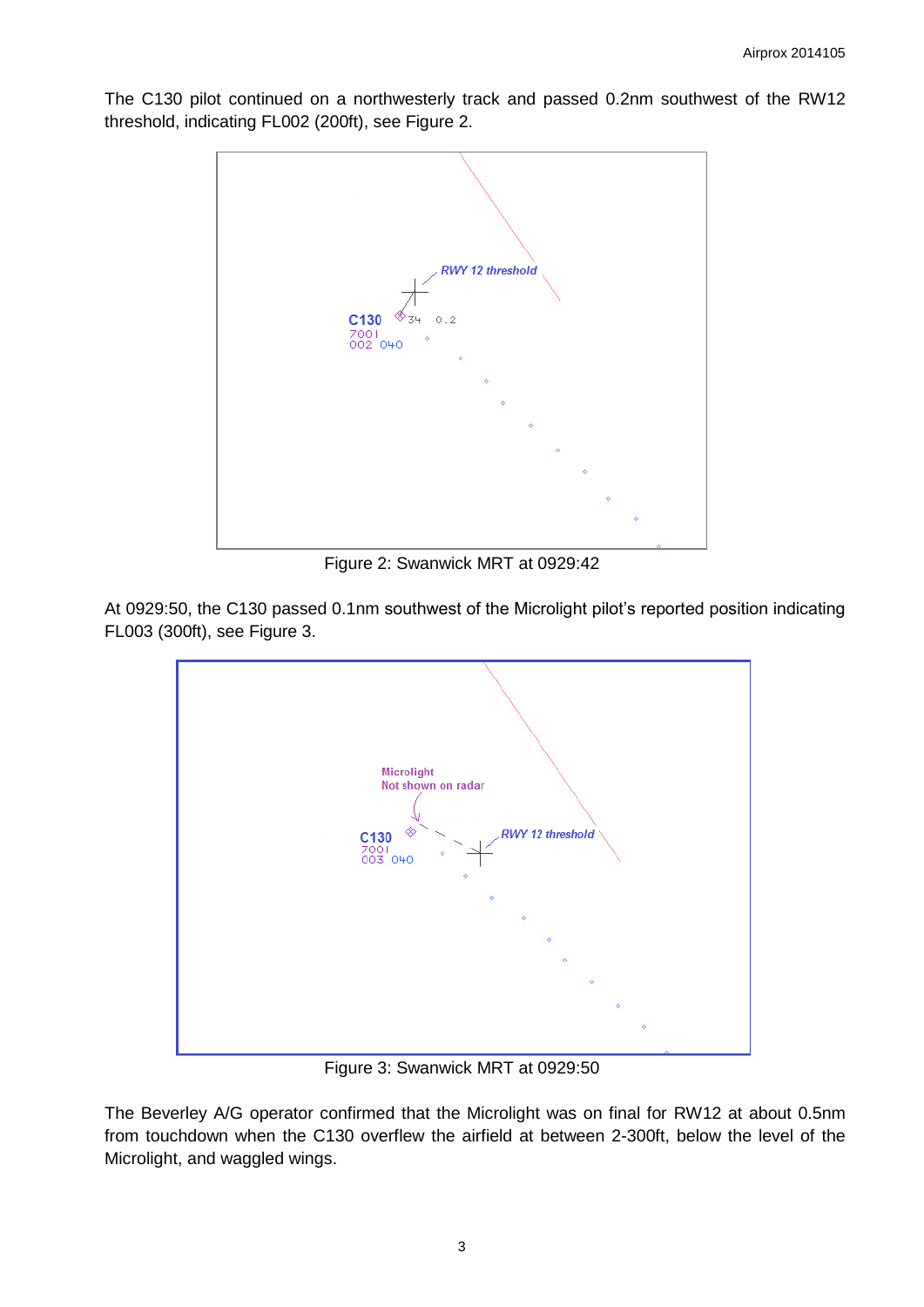#### **UKAB Secretariat**

Both pilots shared an equal responsibility for collision avoidance and not to fly into such proximity as to create a danger of collision<sup>2</sup>. The Hercules pilot was required to conform to the pattern of traffic formed by other aircraft intending to land at Beverley, or to keep clear of the airspace formed by that pattern<sup>3</sup>.

#### **Comments**

#### **HQ Air Command**

The Hercules captain's decision to use height as the primary axis of separation from a microlight in the vicinity of a promulgated microlight site appears to be questionable; clearly the microlight felt that the separation was inadequate. That said, the rate of descent by the microlight on approach to a runway may have been difficult to detect by the Hercules crew, particularly from a head-on aspect. This may have led to the belief that the microlight was maintaining altitude and that there was sufficient room for the Hercules to pass below. The prudent option would have been for the Hercules captain to provide both lateral and vertical separation from the microlight whilst avoiding over-flight of the landing site.

#### **Summary**

 $\overline{\phantom{a}}$ 

An Airprox was reported when a Thruster T600N and a C130 Hercules flew into proximity at 0930 on Tuesday  $8<sup>th</sup>$  July 2014. Both pilots were operating under VFR in VMC, the microlight pilot in communication with Beverley Radio and the Hercules pilot not in receipt of an ATS.

### **PART B: SUMMARY OF THE BOARD'S DISCUSSIONS**

Information available consisted of reports from the pilots of both aircraft, radar photographs/video recordings and reports from the appropriate ATC and operating authorities.

Board members first considered the pilots' actions. The Thruster pilot was conducting a training sortie, setting up for a glide approach to RW12. He saw the C130 closing on him at close range, albeit in time to take effective action and overshot to maintain vertical separation. The C130 pilot had planned to remain clear of the Leconfield Airfield Protected Zone (APZ) and routed to the east and north of the APZ at low-level, which brought him into potential conflict with the 'see and avoid' airfield at Beverley. The crew were conducting a normal lookout, the pilot saw the microlight at a reported range of 2nm, waggled his wings, and continued on track in order to maintain visual with the microlight. After some discussion, Board members agreed that, once the C130 pilot had seen the Thruster in the vicinity of what he should reasonably have known was a microlight site from his map, he assumed responsibility for remaining clear of the pattern of traffic intending to land at Beverley. Whilst there was no formal definition of 'remain clear', members agreed that the C130 pilot could have taken more positive action, either by turning hard right or left, if there was time to do so, or by climbing. The recorded weather conditions included low cloud, but members considered that the requirement to remain clear of the pattern of traffic at Beverley was of primary concern (members were also informed that the Leconfield APZ could be transited by low-level aircraft by calling on the appropriate frequency).

The Board therefore agreed that the C130 pilot had flown into conflict with the Thruster, which was in the visual circuit at Beverley. Members were divided as to the degree of risk involved; some felt that effective and timely actions had been taken to prevent aircraft colliding but others thought that safety margins had been much reduced below normal. The question was eventually put to a vote, with members deciding by a narrow majority that effective and timely action had been taken.

 $2$  Rules of the Air 2007 (as amended), Rule 8 (Avoiding aerial collisions) and as reflected in Military Flying Regulations.

 $^3$  ibid., Rule 12 (Flight in the vicinity of an aerodrome) and as reflected in Military Flying Regulations.